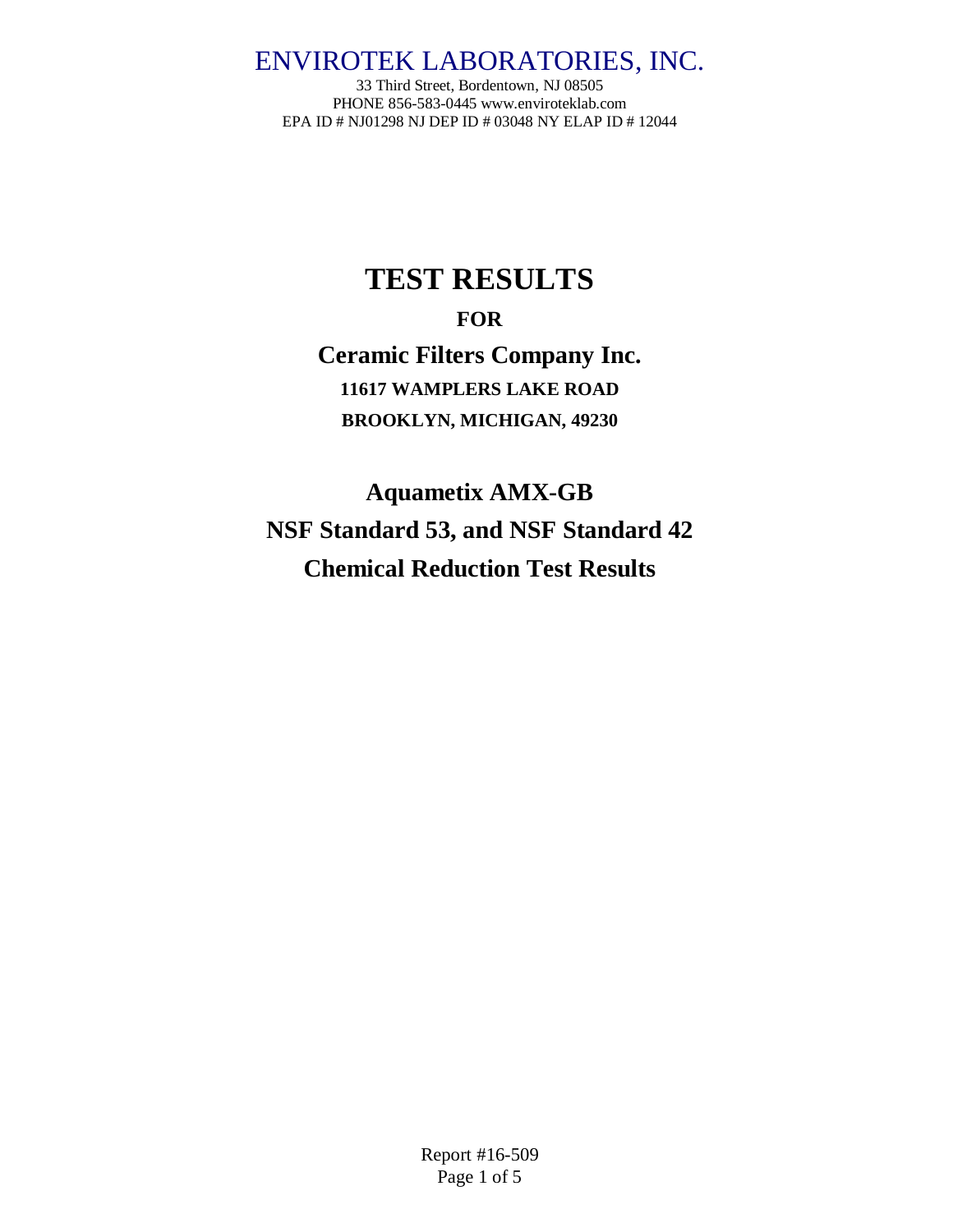33 Third Street, Bordentown, NJ 08505 PHONE 856-583-0445 www.enviroteklab.com EPA ID # NJ01298 NJ DEP ID # 03048 NY ELAP ID # 12044

### **AQUAMETIX AMX-GB FILTERED WATER TEST REPORT**

Report # 16-509 (AquaMetix AMX-GB) Report Date: 10/05/16 Customer Name: Ceramic Filters Company Inc.

| <b>Drinking Water Contaminant</b>           | <b>Influent Water</b>                 | <b>AquaMetix AMX-GB Effluent</b> | $\frac{0}{0}$    |
|---------------------------------------------|---------------------------------------|----------------------------------|------------------|
| Tested                                      | Concentration in µg/L                 | Concentration in µg/L            | <b>Reduction</b> |
|                                             | Volatile Organic Contaminants in µg/L |                                  |                  |
| Dichlorodifluoromethane                     | 80.1                                  | < 0.5                            | 99.9             |
| Chloromethane                               | 80.1                                  | < 0.5                            | 99.9             |
| Vinylchloride                               | 80.2                                  | < 0.5                            | 99.9             |
| Bromomethane                                | 80.1                                  | < 0.5                            | 99.9             |
| Chloroethane                                | 80.2                                  | < 0.5                            | 99.9             |
| Trichlorofluoromethane                      | 81.1                                  | < 0.5                            | 99.9             |
| 1,1-Dichloroethene                          | 83.2                                  | < 0.5                            | 99.9             |
| Methylene Chloride                          | 81.0<br>81.2                          | < 0.5                            | 99.9             |
| trans-1,2-Dichloroehene<br><b>MTBE</b>      | 80.2                                  | < 0.5                            | 99.9<br>99.9     |
|                                             |                                       | < 0.5                            |                  |
| 1,1-Dichlorethane<br>cis-1,2-Dichloroethene | 79.8<br>170.1                         | < 0.5<br>< 0.5                   | 99.9<br>99.9     |
|                                             | 79.5                                  | < 0.5                            | 99.9             |
| 2,2-Dichloropropane<br>Bromochloromethane   | 79.8                                  | < 0.5                            | 99.9             |
| Chloroform                                  | 80.2                                  | < 0.5                            | 99.9             |
| Carbon Tetrachloride                        | 79.6                                  | < 0.5                            | 99.9             |
| 1,1,1-Trichloroethane                       | 80.5                                  | < 0.5                            | 99.9             |
| 1,1-Dichloropropene                         | 79.8                                  | < 0.5                            | 99.9             |
| Benzene                                     | 81.3                                  | < 0.5                            | 99.9             |
| 1,2-Dichloroethane                          | 89.2                                  | < 0.5                            | 99.9             |
| Trichloroethene                             | 182.4                                 | < 0.5                            | 99.9             |
| Dibromomethane                              | 79.9                                  | < 0.5                            | 99.9             |
| 1,2-Dichloropropane                         | 80.5                                  | $\sqrt{0.5}$                     | 99.9             |
| Bromodichloromethane                        | 80.2                                  | < 0.5                            | 99.9             |
| cis-1,3-Dichloropropene                     | 50.3                                  | < 0.5                            | 99.9             |
| Toluene                                     | 79.2                                  | < 0.5                            | 99.9             |
| trans-1,3-Dichloropropene                   | 80.2                                  | < 0.5                            | 99.9             |
| Tetrachloroethene                           | 80.5                                  | < 0.5                            | 99.9             |
| 1,1,2-Trichloroethane                       | 152.2                                 | < 0.5                            | 99.9             |
| Chlorodibromomethane                        | 80.2                                  | < 0.5                            | 99.9             |
| 1,3-Dichloropropane                         | 80.2                                  | < 0.5                            | 99.9             |
| Ethylbenzene                                | 89.2                                  | < 0.5                            | 99.9             |
| Chlorobenzene                               | 78.2                                  | < 0.5                            | 99.9             |
| 1,1,1,2-Tetrachloroethane                   | 79.2                                  | < 0.5                            | 99.9             |
| m-Xylene                                    | 70.2                                  | < 0.5                            | 99.9             |
| o-Xylene                                    | 70.2                                  | < 0.5                            | 99.9             |
| Styrene                                     | 80.1                                  | < 0.5                            | 99.9             |
| <b>Bromoform</b>                            | 80.1                                  | < 0.5                            | 99.9             |
| Isopropylbenzene                            | 80.3                                  | < 0.5                            | 99.9             |
| n-Propylbenzene                             | 80.2                                  | < 0.5                            | 99.9             |
| Bromobenzene                                | 80.5                                  | < 0.5                            | 99.9             |
| 1,1,2,2-Tetrachloroethane                   | 80.2                                  | < 0.5                            | 99.9             |
| 1,3,5-Trimethylbenzene                      | 81.2                                  | < 0.5                            | 99.9             |
| 2-Chlorotoluene                             | 81.2                                  | < 0.5                            | 99.9             |
| 1,2,3-Trichloropropane                      | 80.4                                  | < 0.5                            | 99.9             |
| Dichlorodifluoromethane                     | 80.2                                  | < 0.5                            | 99.9             |
| Chloromethane                               | 80.2                                  | < 0.5                            | 99.9             |
| Vinylchloride                               | 80.3                                  | < 0.5                            | 99.9             |
| Bromomethane                                | 80.4                                  | < 0.5                            | 99.9             |
| Chloroethane                                | 80.4                                  | < 0.5                            | 99.9             |
| Trichlorofluoromethane                      | 81.2                                  | < 0.5                            | 99.9             |
| 1,1-Dichloroethene                          | 82.2                                  | < 0.5                            | 99.9             |
| Methylene Chloride                          | 80.2                                  | $\sqrt{0.5}$                     | 99.9             |
| trans-1.2-Dichloroehene                     | 85.2                                  | < 0.5                            | 99.9             |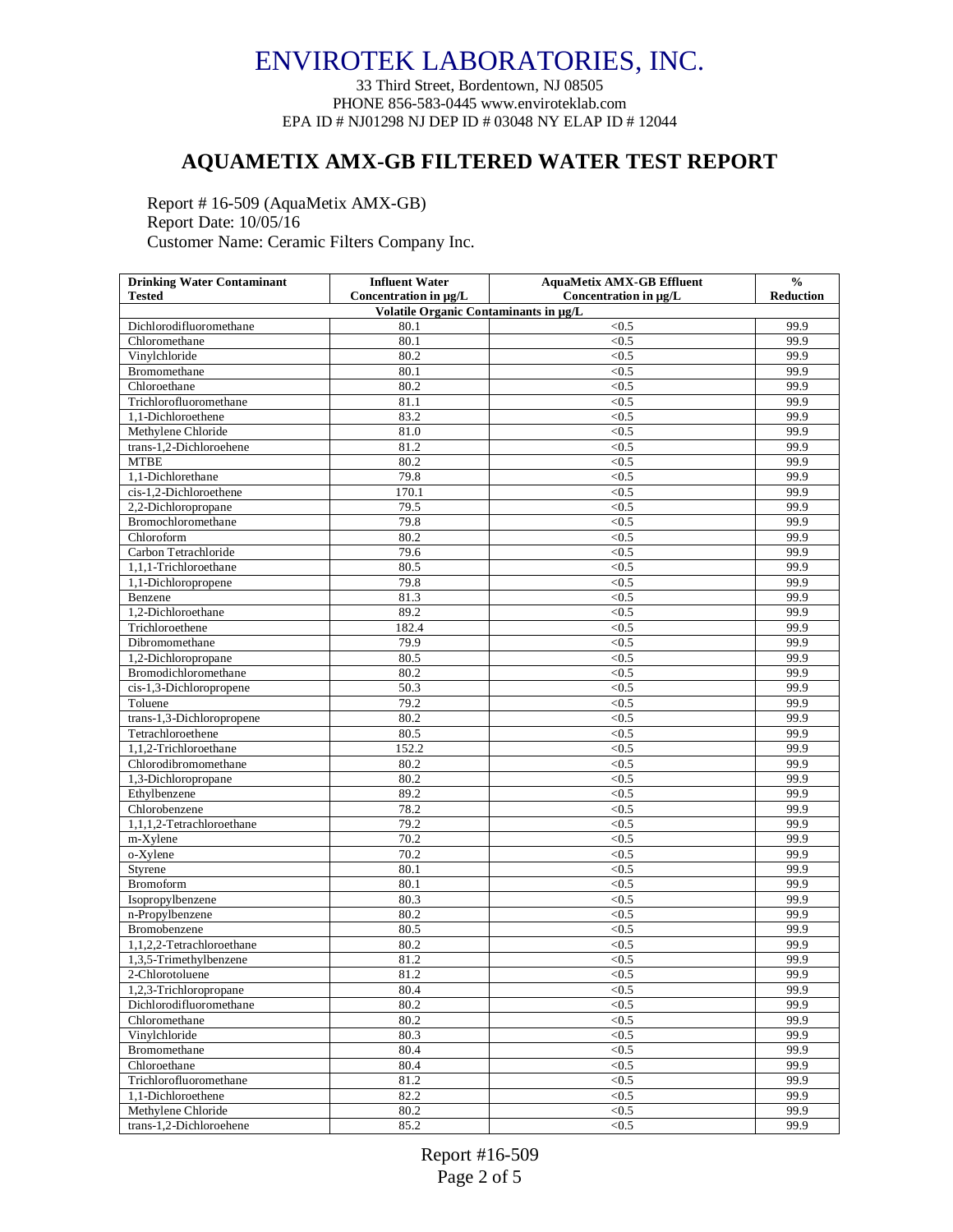#### 33 Third Street, Bordentown, NJ 08505 PHONE 856-583-0445 www.enviroteklab.com EPA ID # NJ01298 NJ DEP ID # 03048 NY ELAP ID # 12044

| <b>Drinking Water Contaminant</b>     | <b>Influent Water</b>                 | <b>AquaMetix AMX-GB Effluent</b> | $\frac{0}{0}$    |
|---------------------------------------|---------------------------------------|----------------------------------|------------------|
| <b>Tested</b>                         | Concentration in µg/L                 | Concentration in µg/L            | <b>Reduction</b> |
|                                       | Volatile Organic Contaminants in µg/L |                                  |                  |
| 4-Chlorotoluene                       | 80.2                                  | < 0.5                            | 99.9             |
| 1,2,4-Trimethylbenzene                | 80.2                                  | < 0.5                            | 99.9             |
| sec-Butylbenzene                      | 80.0                                  | < 0.5                            | 99.9             |
| 4-Isopropyltoluene                    | 80.1                                  | < 0.5                            | 99.9             |
| 1,3-Dichlorobenzene                   | 80.4                                  | < 0.5                            | 99.9             |
| 1,4-Dichlorobenzene                   | 80.2                                  | < 0.5                            | 99.9             |
| n-Butylbenzene<br>1,2-Dichlorobenzene | 40.0<br>80.1                          | < 0.5<br>< 0.5                   | 99.9<br>99.9     |
| Hexachlorobutadiene                   | 80.1                                  | < 0.5                            | 99.9             |
| 1,2,4-Trichlorobenzene                | 44.0                                  | < 0.5                            | 99.9             |
| Naphthalene                           | 160.5                                 | < 0.5                            | 99.9             |
| 1,2,3-Trichlorobenzene                | 80.4                                  | < 0.5                            | 99.9             |
|                                       | Heavy Metal Contaminants in µg/L      |                                  |                  |
| Aluminum                              | 204                                   | $\leq$ 2                         | 99.0             |
| Antimony                              | 6.1                                   | < 0.5                            | 99.9             |
| Arsenic                               | 300                                   | $\leq$ 2                         | 99.9             |
| Beryllium                             | 50.2                                  | < 0.5                            | 99.9             |
| <b>Bismuth</b>                        | 50.1                                  | $\leq$                           | 99.9             |
| Cadmium                               | 31.5                                  | 7.1                              | 78.1             |
| Chromium                              | 304                                   | $\langle 2$                      | 99.9             |
| Copper                                | 3,012                                 | $\leq$ 2                         | 99.9             |
| Iron                                  | 3,310                                 | $\langle 2$                      | 99.9             |
| Lead                                  | 152                                   | $\langle 2$                      | 99.9             |
| Manganese                             | 1,050                                 | $\leq$ 2                         | 99.9             |
| Mercury                               | 6.2                                   | < 0.5                            | 99.9             |
| Nickel                                | 102                                   | $\leq$                           | 99.9             |
| Selenium                              | 103                                   | $\langle 2$                      | 99.9             |
| Zinc                                  | 10,000                                | $\langle 2$                      | 99.9             |
|                                       | Pesticide Contaminants in µg/L        |                                  |                  |
| $4,4'$ -DDD                           | 50.2                                  | < 0.5                            | 99.9             |
| $4,4'$ -DDE                           | 50.1                                  | < 0.5                            | 99.9             |
| $4,4'$ -DDT                           | 50.2                                  | < 0.5                            | 99.9             |
| Alachlor                              | 40.3                                  | < 0.5                            | 99.9             |
| Aldrin                                | 50.2                                  | < 0.5                            | 99.9             |
| Alpha-BHC                             | 50.2                                  | < 0.5                            | 99.9             |
| Ametryn                               | 50.1                                  | < 0.5                            | 99.9             |
| Atraton                               | 50.3<br>9.1                           | < 0.5                            | 99.9<br>99.9     |
| Atrazine<br>Beta-BHC                  | 49.9                                  | < 0.5<br>< 0.5                   | 99.9             |
| <b>Bromacil</b>                       | 50.0                                  | < 0.5                            | 99.9             |
| Carbofuran                            | 80.1                                  | < 0.5                            | 99.9             |
| Chlordane                             | 40.2                                  | < 0.5                            | 99.9             |
| Chlorneb                              | 51.0                                  | < 0.5                            | 99.9             |
| Chlorobenzilate                       | 50.2                                  | < 0.5                            | 99.9             |
| Chlorothalonil                        | 50.2                                  | < 0.5                            | 99.9             |
| Chlorprophane                         | 51.0                                  | $<0.5$                           | 99.9             |
| Chlorpyrifos                          | 51.2                                  | < 0.5                            | 99.9             |
| Cyanizene                             | 51.0                                  | < 0.5                            | 99.9             |
| Delta-BHC                             | 50.1                                  | < 0.5                            | 99.9             |
| Dichlorvos                            | 50.1                                  | < 0.5                            | 99.9             |
| Dieldrin                              | 49.2                                  | < 0.5                            | 99.9             |
| Diphenamid                            | 50.2                                  | < 0.5                            | 99.9             |
| Disulfoton                            | 51.1                                  | < 0.5                            | 99.9             |
| Endosulfan Sulfate                    | 51.2                                  | < 0.5                            | 99.9             |
| Endrin                                | 6.0                                   | < 0.5                            | 99.9             |
| Endrin Aldehide                       | 51.2                                  | < 0.5                            | 99.9             |
| Endrin Ketone                         | 52.1                                  | < 0.5                            | 99.9             |
| Endusulfan I                          | 49.8                                  | $<0.5$                           | 99.9             |
| Endusulfan II                         | 50.2                                  | $<0.5$                           | 99.9             |
| Ethoprop                              | 50.2                                  | < 0.5                            | 99.9             |
| Fenamiphos                            | 51.2                                  | $\sqrt{0.5}$                     | 99.9             |
| Fluoridone                            | 51.4                                  | < 0.5                            | 99.9             |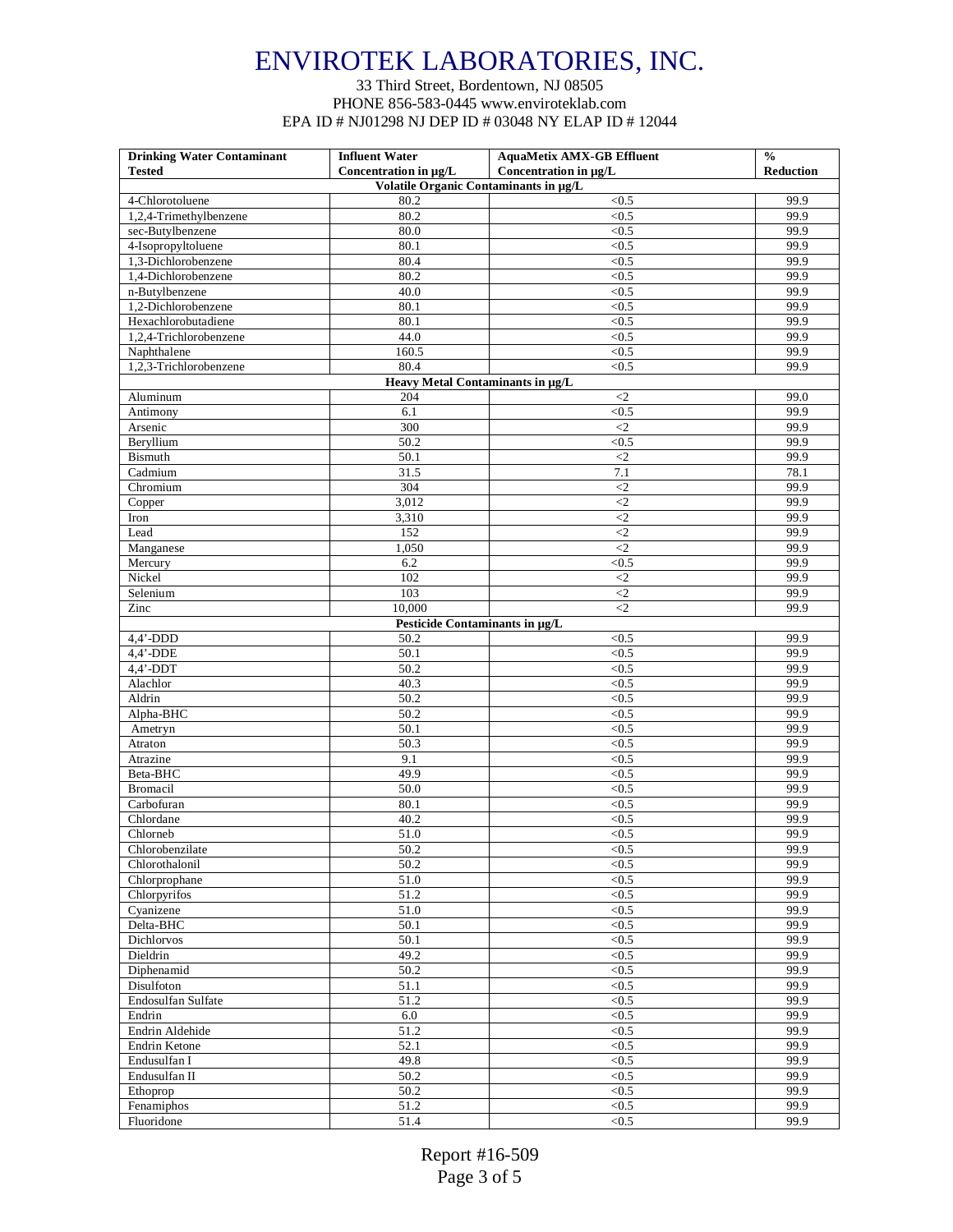#### 33 Third Street, Bordentown, NJ 08505 PHONE 856-583-0445 www.enviroteklab.com EPA ID # NJ01298 NJ DEP ID # 03048 NY ELAP ID # 12044

| <b>Drinking Water Contaminant</b>           | <b>Influent Water</b>             | <b>AquaMetix AMX-GB Effluent</b> | $\frac{0}{0}$    |
|---------------------------------------------|-----------------------------------|----------------------------------|------------------|
| <b>Tested</b>                               | Concentration in µg/L             | Concentration in µg/L            | <b>Reduction</b> |
| Gamma-BHC (Lindane)                         | 2.1                               | < 0.5                            | 99.9             |
| Heptachlor                                  | 81.1                              | < 0.5                            | 99.9             |
| Methoxychlor                                | 120                               | < 0.5                            | 99.9             |
| Molinate                                    | 50.2                              | < 0.5                            | 99.9             |
| PCB's                                       | 10.0                              | < 0.5                            | 99.9             |
| Prometron                                   | 50.2                              | < 0.5                            | 99.9             |
| Simazine                                    | 12.0                              | < 0.5                            | 99.9             |
| Toxaphene                                   | 15.0                              | < 0.5                            | 99.9             |
|                                             | Semivolatile Contaminants in µg/L |                                  |                  |
| Acenaphthylene                              | 50.2                              | < 0.5                            | 99.9             |
| Anthracene                                  | 50.0                              | < 0.5                            | 99.9             |
| Benz[a]anthracene                           | 51.0                              | < 0.5                            | 99.9             |
| Benzo[b]fluoranthene                        | 50.2                              | < 0.5                            | 99.9             |
| Benzo[k]fluoranthene                        | 50.0                              | < 0.5                            | 99.9             |
| Benzo[a]pyrene                              | 50.4                              | < 0.5                            | 99.9             |
| Benzo[g,h,i]perylene                        | 50.0                              | < 0.5                            | 99.9             |
| Butylbenzylphthalate                        | 50.0                              | < 0.5                            | 99.9             |
| Carboxin                                    | 50.1                              | < 0.5                            | 99.9             |
| 2-Chlorobiphenyl                            | 50.2                              | < 0.5                            | 99.9             |
| Chrysene                                    | 51.0                              | < 0.5                            | 99.9             |
| Cycloate<br>Dacthal (DCPA)                  | 51.0                              | < 0.5                            | 99.9<br>99.9     |
|                                             | 51.2                              | < 0.5                            | 99.9             |
| Diazinon                                    | 52.0                              | < 0.5                            | 99.9             |
| Dibenz[a,h]anthracene                       | 50.4                              | < 0.5                            |                  |
| Di-n-Butylphthalate<br>2,3-Dichlorobiphenyl | 49.9<br>50.4                      | < 0.5<br>< 0.5                   | 99.9<br>99.9     |
|                                             | 49.0                              |                                  | 99.9             |
| Diethylphthalate<br>Di(2-ethylhexyl)adipate | 50.1                              | < 0.5<br>< 0.5                   | 99.9             |
| Di(2-ethylhexyl)phthalate                   | 52.0                              | < 0.5                            | 99.9             |
| Dimethylphthalate                           | 51.0                              | < 0.5                            | 99.9             |
| <b>EPTC</b>                                 | 50.5                              | < 0.5                            | 99.9             |
| Fluorene                                    | 49.8                              | < 0.5                            | 99.9             |
| 2,2', 3,3', 4,4', 6-Heptachlorobiphenyl     | 51.3                              | < 0.5                            | 99.9             |
| Hexachlorobenzene                           | 49.9                              | < 0.5                            | 99.9             |
| 2,2', 4,4', 5,6'-Hexachlorobiphenyl         | 50.5                              | < 0.5                            | 99.9             |
| Hexachlorocyclohexane, alpha                | 51.0                              | < 0.5                            | 99.9             |
| Hexachlorocyclohexane, beta                 | 51.2                              | < 0.5                            | 99.9             |
| Hexachlorocyclohexane, delta                | 51.2                              | < 0.5                            | 99.9             |
| Hexachlorocyclopentadiene                   | 50.2                              | < 0.5                            | 99.9             |
| Hexazinone                                  | 50.5                              | < 0.5                            | 99.9             |
| Indeno[1,2,3,c,d]pyrene                     | 49.2                              | < 0.5                            | 99.9             |
| Isophorone                                  | 51.4                              | < 0.5                            | 99.9             |
| Merphos                                     | 51.2                              | < 0.5                            | 99.9             |
| Methyl Paraoxon                             | 51.1                              | < 0.5                            | 99.9             |
| Norflurazon                                 | 51.3                              | < 0.5                            | 99.9             |
| 2,2', 3,3', 4,5', 6,6'-Octachlorobiphenyl   | 50.0                              | < 0.5                            | 99.9             |
| Pebulate                                    | 50.2                              | < 0.5                            | 99.9             |
| 2,2', 3', 4,6'-Pentachlorobiphenyl          | 49.5                              | < 0.5                            | 99.9             |
| Pentachlorophenol                           | 50.1                              | < 0.5                            | 99.9             |
| Phenanthrene                                | 50.5                              | < 0.5                            | 99.9             |
| cis-Permethrin                              | 50.1                              | $<0.5$                           | 99.9             |
| trans-Permethrin                            | 49.5                              | < 0.5                            | 99.9             |
| Prometon                                    | 51.2                              | < 0.5                            | 99.9             |
| Prometryn                                   | 51.0                              | < 0.5                            | 99.9             |
| Pronamide                                   | 50.0                              | < 0.5                            | 99.9             |
| Propachlor                                  | 50.2                              | < 0.5                            | 99.9             |
| Propazine                                   | 50.0                              | < 0.5                            | 99.9             |
| Triademefon                                 | 49.8                              | < 0.5                            | 99.9             |
| 2,4,5-Trichlorobiphenyl                     | 48.5                              | < 0.5                            | 99.9             |
| Triademefon                                 | 48.8                              | < 0.5                            | 99.9             |
| 2,4,5-Trichlorobiphenyl                     | 48.5                              | < 0.5                            | 99.9             |
| Tricyclazole                                | 48.8                              | $\sqrt{0.5}$                     | 99.9             |
| Trifluralin                                 | 51.1                              | < 0.5                            | 99.9             |